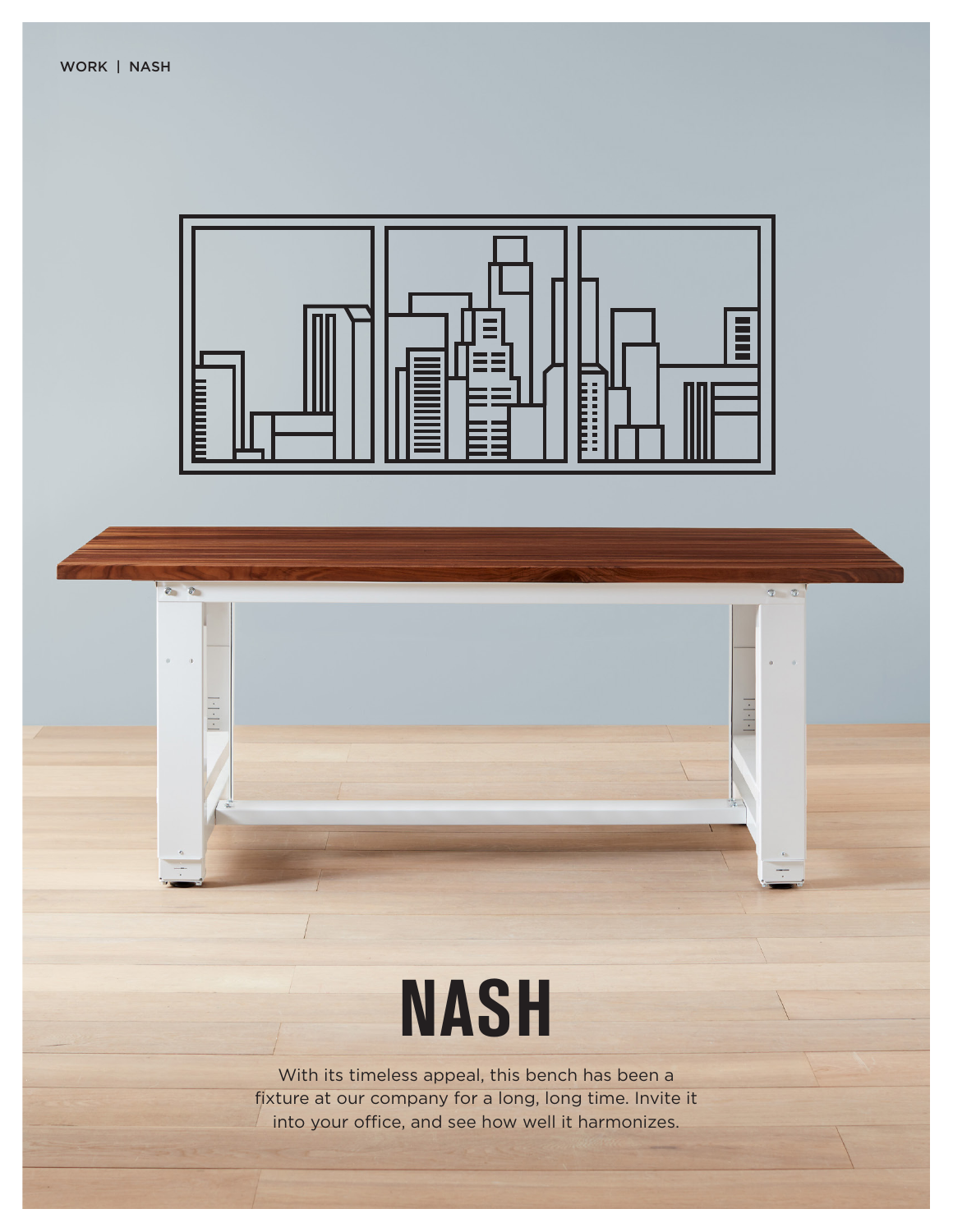

# **NASH**

### A strong steel base and built-in support bar make Nash a dependable part of any ensemble.

- 60", 72", 84", or 96" widths accommodate multiple spaces and activities.
- Standard heights range from 24"-42" in one-inch increments.
- Add optional locking casters to reconfigure your space on the fly.
- 24", 30", or 36" depths suit various applications.
- Tech options give you multiple ways to bring power to the people.

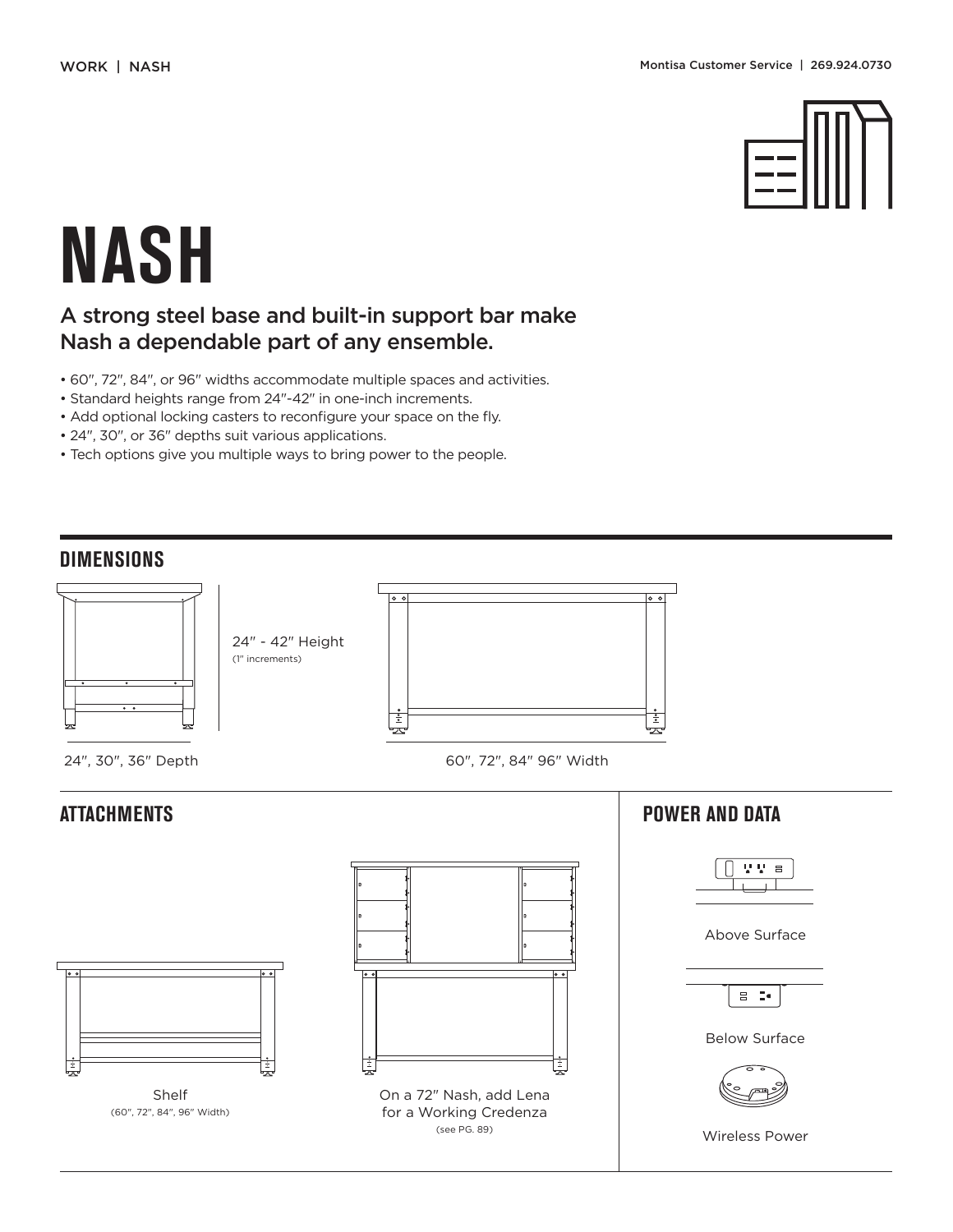## **NASH WORKSHEET**

For each step, choose your option and write the corresponding code in the grey box at the right. If you plan to choose custom colors or materials, please contact your rep instead of completing this sheet.

**WIDTH DEPTH CODE LIST PRICE SHELF**

**1**

### **DIMENSIONS**

Choose the width and depth of your desk and write them in the boxes at right. Then write the corresponding code and price for that size in Boxes A and G.

#### **Adjustable Height:**

Nash has an adjustable height from 24"-42"

| 60"                                                                                            | 24" |              | 6024            |              | \$1270.00 | \$195.00          |  |  |
|------------------------------------------------------------------------------------------------|-----|--------------|-----------------|--------------|-----------|-------------------|--|--|
| 60"                                                                                            | 30" |              | 6030            |              | \$1330.00 | \$195.00          |  |  |
| 60"                                                                                            | 36" |              | 6036            |              | \$1395.00 | \$195.00          |  |  |
| 72"                                                                                            | 24" |              | 7224            | \$1385.00    |           | \$235.00          |  |  |
| 72"                                                                                            | 30" |              | 7230            |              | \$1450.00 | \$235.00          |  |  |
| 72"                                                                                            | 36" |              | 7236            | \$1510.00    |           | \$235.00          |  |  |
| 84"                                                                                            | 24" |              | 8424            | \$1385.00    |           | \$235.00          |  |  |
| 84"                                                                                            | 30" |              | 8430            |              | \$1445.00 | \$235.00          |  |  |
| 84"                                                                                            | 36" |              | 8436            | \$1510.00    |           | \$235.00          |  |  |
| 96"                                                                                            | 24" |              | 9624            | \$1500.00    |           | \$315.00          |  |  |
| 96"                                                                                            | 30" |              | 9630            | \$1560.00    |           | \$315.00          |  |  |
| 96"                                                                                            | 36" |              | 9636            | \$1625.00    |           | \$315.00          |  |  |
| Use Box B to indicate if you want a<br>shelf. Find shelf price above and write<br>it in Box H. |     |              | A               | <b>WIDTH</b> |           | <b>DEPTH</b><br>G |  |  |
|                                                                                                |     |              | <b>CODE</b>     |              | \$        |                   |  |  |
|                                                                                                |     |              | в               |              |           | н                 |  |  |
|                                                                                                |     |              | Y/N             |              | \$        |                   |  |  |
| <b>CAPTOPS</b>                                                                                 |     |              | CODE            |              |           |                   |  |  |
| <b>Stainless Steel</b>                                                                         |     |              | ST              |              |           |                   |  |  |
| Writeable Surface                                                                              |     |              | <b>WS</b>       |              |           |                   |  |  |
| <b>WOOD</b>                                                                                    |     | <b>DEPTH</b> | CODE            |              |           |                   |  |  |
| Cherry                                                                                         |     | 1.25''       | W1              |              |           | \$215.00          |  |  |
| Multispecies                                                                                   |     | 1.25''       | W <sub>2</sub>  |              |           |                   |  |  |
| Walnut                                                                                         |     | 1.25''       | W3              |              |           |                   |  |  |
| Ash                                                                                            |     | 1.25''       | W4              |              |           |                   |  |  |
| <b>Butcher Block</b><br>(Maple)                                                                |     | 1.75''       | WS <sub>2</sub> |              |           |                   |  |  |
|                                                                                                |     | 2.25"        | WS3             | \$145.00     |           |                   |  |  |
| <b>LAMINATE</b>                                                                                |     |              | CODE            |              |           |                   |  |  |
| Designer White                                                                                 |     |              | L1              |              |           |                   |  |  |
| Vapor Strandz                                                                                  |     |              | L2              |              |           |                   |  |  |
| Manitoba Maple                                                                                 |     |              | L3              |              |           |                   |  |  |
| <b>Fusion Maple</b>                                                                            |     |              | L4              |              |           |                   |  |  |
| <b>Fashion Grey</b>                                                                            |     |              | L5              |              |           |                   |  |  |
| North Sea                                                                                      |     |              | L6              |              |           |                   |  |  |
| Astro Strandz                                                                                  |     |              | L7              |              |           |                   |  |  |
| <b>Windsor Mahogany</b>                                                                        |     |              | L8              |              |           |                   |  |  |
| Cement                                                                                         |     |              | L9              |              |           |                   |  |  |
| Shadow                                                                                         |     |              | L10             |              |           |                   |  |  |
| Forged Steel                                                                                   |     |              | L11             |              |           |                   |  |  |
| Cocobala                                                                                       |     |              | L12             |              |           |                   |  |  |
| Asian Night                                                                                    |     |              | L13             |              |           |                   |  |  |
| <b>Black</b>                                                                                   |     |              | L14             |              |           |                   |  |  |
| <b>Slate Grey</b>                                                                              | L15 |              |                 |              |           |                   |  |  |
|                                                                                                |     |              |                 |              | c         |                   |  |  |
|                                                                                                |     |              | CODE            |              |           |                   |  |  |

**I**

**\$**



### **TABLE TOP**

Our wide variety of wood and laminate surfaces let you get creative with the look of your desk. Choose your favorite material and write the code and list price x total sq. feet needed in the grey boxes.

Have something else in mind? We also do custom surfaces. Just call your rep to discuss.